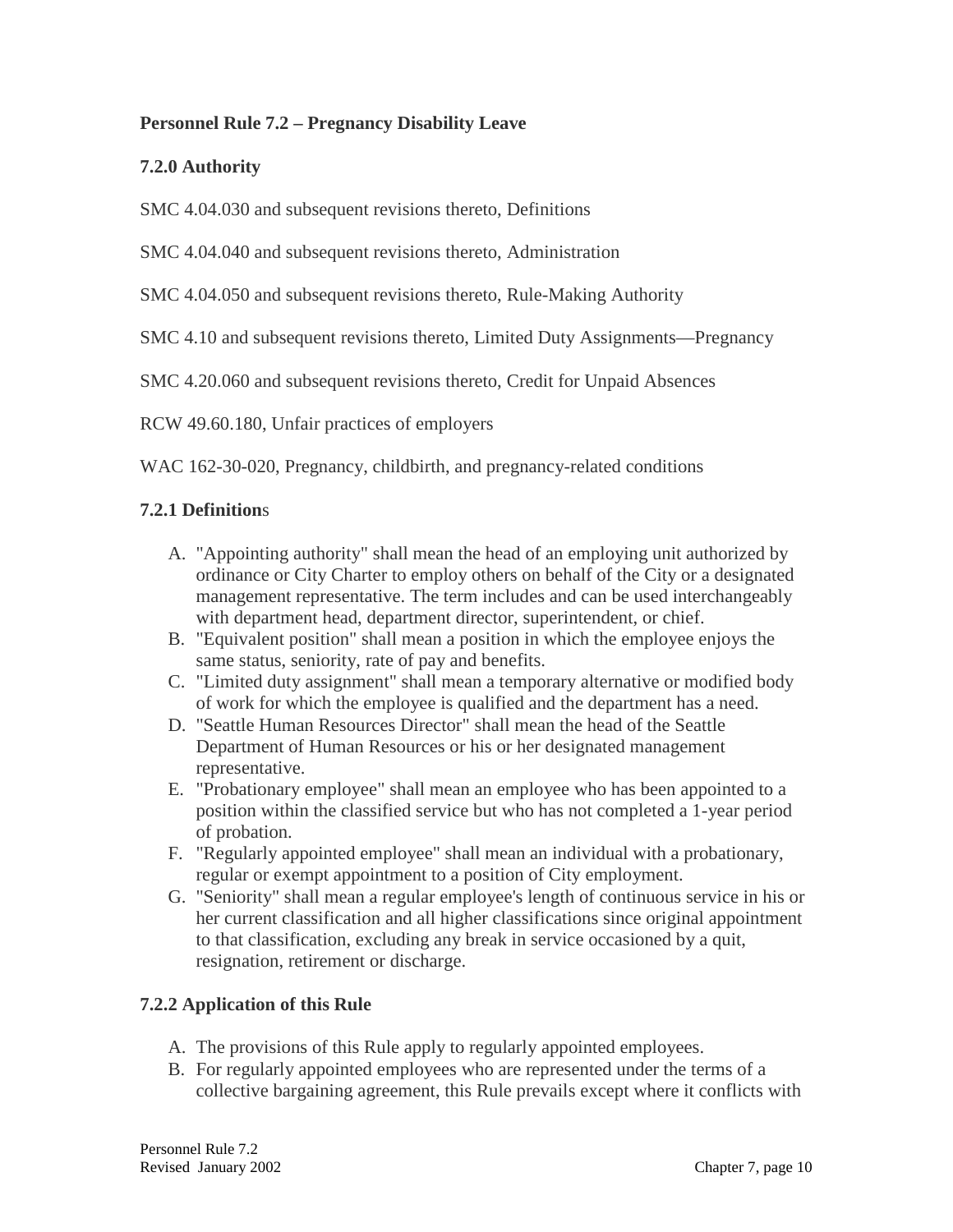the collective bargaining agreement, any memoranda of agreement or understanding signed pursuant to the collective bargaining agreement, or any recognized and established practice relative to the members of the bargaining unit.

- C. This Rule does not apply to individuals who are employed under the terms of a grant that includes pregnancy disability leave provisions that conflict with this Rule.
- D. This Rule does not apply to individuals hired by the City on a temporary, intermittent or seasonal basis, or for a work schedule of fewer than 20 hours per week, nor does it apply to individuals hired under contract to the City.
- E. Appointing authorities may establish written policies and procedures for the implementation and administration of this Rule to facilitate the management of the personnel system within their employing units, provided that such policies and procedures do not conflict with the provisions of this Rule.

## **7.2.3 Pregnancy Disability Leave**

An employee may take an unpaid pregnancy disability leave of absence for the actual period of sickness or temporary disability related to pregnancy or childbirth, following the use of her accumulated sick leave. Pregnancy disability leave must be granted in addition to the employee's entitlement to Family and Medical Leave if she so chooses.

- A. The employee shall notify her appointing authority at the earliest possible date of the need for pregnancy disability leave. Notification shall include a certification from the employee's health care provider outlining the medical necessity for pregnancy disability leave and estimating the duration of the leave.
- B. If the employee's need for pregnancy disability leave extends beyond the date originally estimated by the health care provider, her request for an extension shall be supported by a certification from the health care provider explaining the medical necessity for such extension and estimating the expected duration.
- C. Upon return from pregnancy disability leave, an employee shall be reinstated to the same or equivalent position from which she took the leave, except that her right to reinstatement is no greater than if she had been actively working. An employee who takes additional paid leave or unpaid leave after pregnancy disability leave and prior to returning to work is subject to the reinstatement provisions of those leave programs.
- D. An employee who fails to return to work from pregnancy disability leave and who does not qualify for or is not granted additional leave by her appointing authority shall be treated as a voluntary quit. The appointing authority will provide the employee written notice via personal delivery or certified mail of this intended personnel action. If the employee fails to respond to the notice within five business days of the notice being sent, the personnel action will be final on the date the pregnancy disability leave was scheduled to end.

## **7.2.4 Limited Duty Assignment**